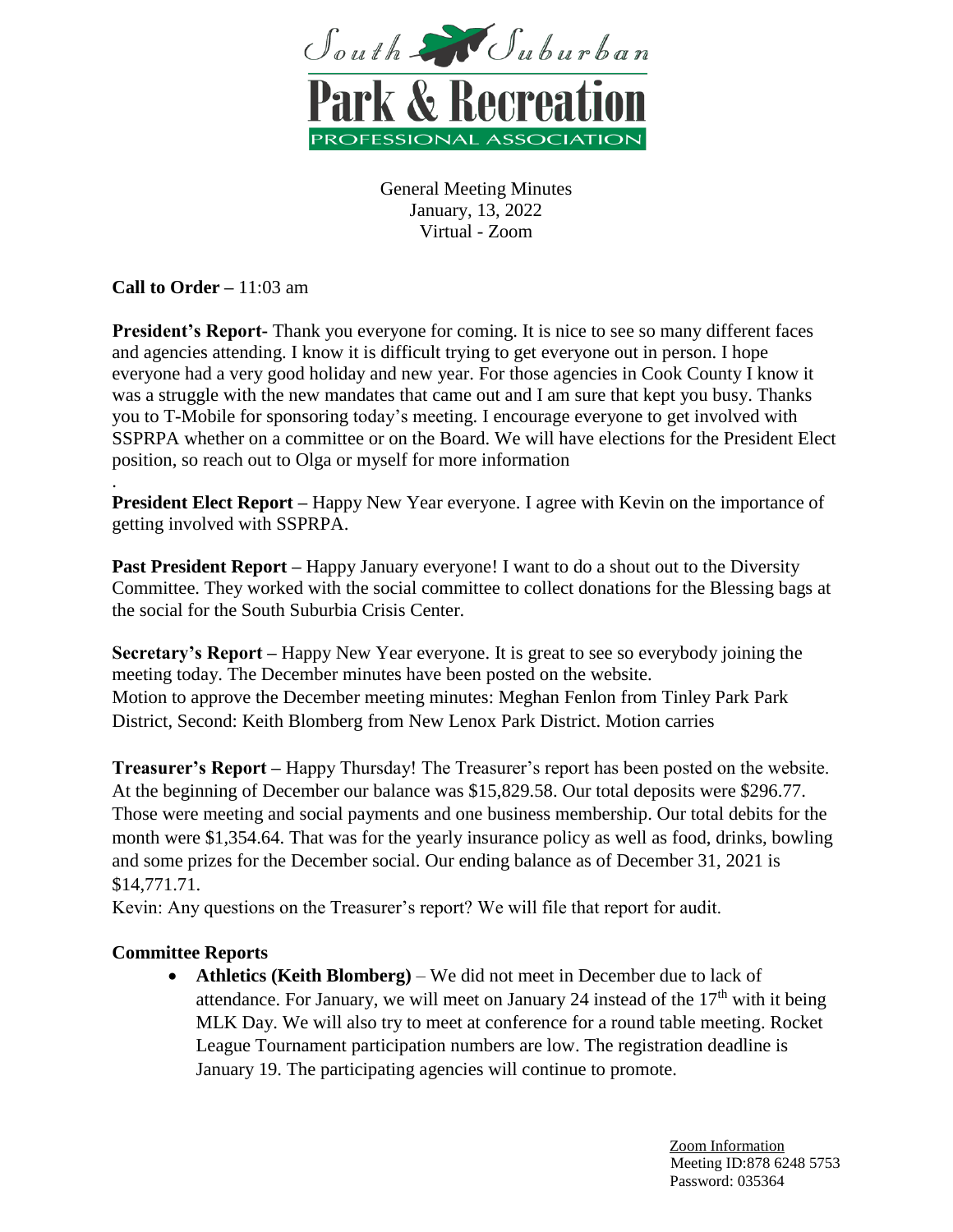

- **Awards (Rachel Bauer & Kristine Wahlgren)** We have been working on updating the awards criteria. Once that is available we will get that information out to you. There are exciting changes coming up.
- **Day Camp/Teens (Meghan Fenlon)** Our committee consists of two groups; the 1<sup>st</sup> does Teen programming and the other does Day Camp. We weren't able to meet in January. With Conference, we are skipping this month. The committee will meet on February 17 via Zoom. If you are not receiving that information, reach out to Meghan at Tinley Park and I will make sure you are on the list. In December we did discuss staffing, staff recruitment, and staff retention as well as some mitigation changes we are looking at and how we are setting up our camps with field trips and in-house visitors. There is also a part of this committee that does the Day Camp Workshop. This workshop is a large camp staff training that we provide yearly. We have not been able to hold it the past two years, but based on feedback the committee has received, we will bring it back. It will be held on June 3 at the Tinley Park Park District. If you are interested in joining the committee reach out to me. We will be sending out a survey shortly to those that have participated in the workshop in the past or if you run a camp. I am contacting you to see what you are looking for in regards to staffing, length of the program. Everything will be dependent on what we can offer, but we will look to adapt that to a half-day program vs a full-day or move it outside.
- **Diversity (Keith Wallace & Nikki Gotsch) –** Absent/no report
- **Early Childhood (Karen Cooper, Scott Gray & Kelly Matson) –Kelly/**The committee met in December. They discussed vaccination requirements for teachers, students and families, mask-wearing, open house, upcoming registrations, parent/teacher conferences, building back America and its effect on Park District programming, parent communication, weekly newsletters, and how we keep in touch with families with Remind apps and different platforms. Our next meeting is January 20.
- **Facilities (Chris Finn & Rachel Bauer)** We will meet on January 19 at 1:30 pm via Zoom. The topics will crossover on programming and facilities. The topics will be open gym, sports programming, Pickleball, and drop-in programming. If you would like to be added to the facility committee, I will get information to Jason to make sure it is on the website or I will put my email in the chat box.
- **Legislative (Hollice Clark & Greg Lewis) –** We met on Monday via Zoom. Our next meeting is scheduled for February 7 by Zoom. We had a presentation by Jill Reffet, Director of Business Development at MapHabit – maphabit.com. She got very emotional because she has kids in the family that it has changed their life. It is a program that is on an IPad that reminds you and walks you through the steps of different life skills. They are adapting it to active adults with memory issues. If you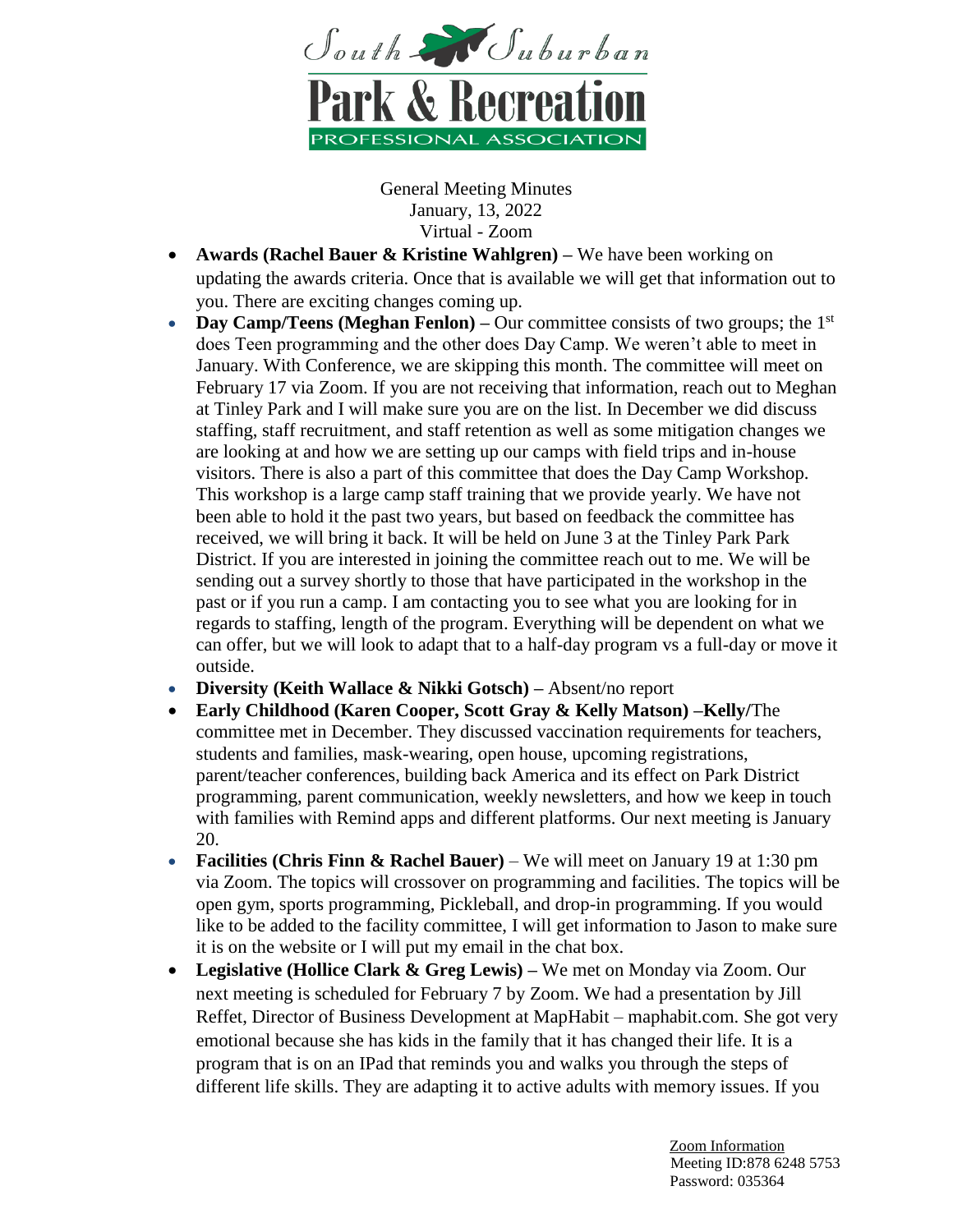

are interested in it, go to maphabit.com and get more information. We talked about the Chicagoland Executive lunch that was up North that went well. It brought all the Directors and all the Administrators together across the state of Illinois. We hit on new laws that are going into effect on January 1, which more of that will roll out at conference. PDRMA and IPARKS did the same thing, big discussion on Cyber security coverage with the districts and what that means. There are a lot of costs involved with that. A little discussion was had on Conference and it will mostly be contained at the hotel and you will need a valid vaccination card. You can attend sessions without it, but you are limited to food and beverage choices pretty much to your room. You will get a wristband when you check in at conference that you produced your ID and vaccination card. Shawn from Tinley discussed the mandates put in place for Cook County. We have a Legislative breakfast via Zoom that will be hosted by Tinley Park on February 28. We are one of the four groups that got asked to do this. Our Legislative breakfast is always very informative and well attended. We discussed Covid updates, job openings, and other things that affect us all. IDOL adopted the OSHA standards so as the next couple of months roll out, either having a Covid vaccine or weekly testing looks like it is going to happen unless something happens at the Supreme Court. Because Illinois has adopted it, we are all going to have to move forward with policies and be prepared to implement them by a certain date if the Supreme court doesn't turn it around.

- **Membership/Publicity (Jason Braglia & Beth Nagel) –** We had one new business member; it was Snapology. I am trying to see if they are interested in coming out to one of our events or one of our meetings.
- **Professional Development (Olga Viano & Beth Nagel) –** The meeting is Zoom today. Delaney will touch on the Student meeting in February. We will see where we are in March. We are supposed to be at Oak Forest Park District and that will be the Legislative update and Diversity is supposed to be giving a presentation as well. On March 3 Bobbie Nance will be doing her second presentation in our workshop series. More information will be emailed out about that.

**Kevin:** I got an update from Barry Franks from IPRA. The IPRF Board is meeting this Friday. I attended their December meeting. We applied for a grant to cover Bobbie's education fee. That was \$750. They did not have a quorum at December's meeting so they could not vote on it. That vote is supposed to happen this month, so we should find out after that if it has been approved.

• **School Age (Rebecca Perkaus)** – We did not meet in December due to low attendance, but we will be meeting in January. We had to switch the date due to

> Zoom Information Meeting ID:878 6248 5753 Password: 035364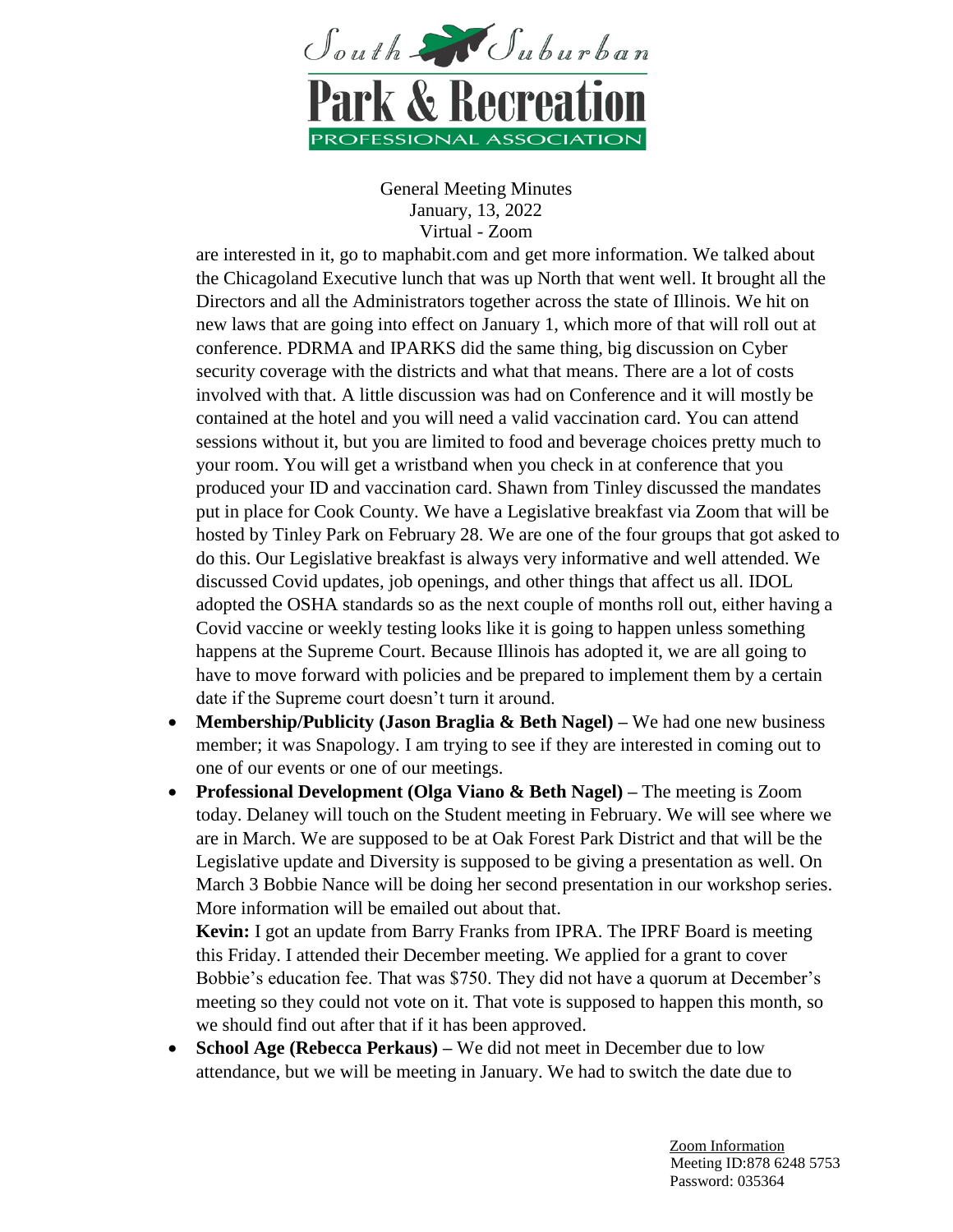

conference. We will meet January 21 at 1 pm via Zoom. If anyone wants to be added to the committee, email me or the information is also available on the website.

- **Social (Cassie Proctor & Erin Cortilet) –** Thank you to everyone that came to the December social. I also wanted to extend appreciation to everyone on the social committee because these Cook County mandates have caused a lot of changes for our planning for the Conference social. We have decided to move forward with Friday, January 28 from 9 pm-midnight for the Conference social with a Winter Olympics theme to be held onsite at the hotel as it has been in previous years. It is a \$15 preregistration which you should have all received the link yesterday. If you did not receive it, if you want to type your address in the chat, we will make sure to send it to you. It is \$15 pre-registration through Tuesday, January 25 or you can purchase at the door for \$20. The fee includes an open bar, games, and a DJ. We have two sponsors; Henry Bothers and Direct Fitness Solutions. We are looking for help that night with 1-hour shifts starting at 8:30 – 11:30 pm, so if anyone is available to help with working the door or split the pot raffle tickets please let Cassie or I know. We will also have a DJ, so thank you to Keith Wallace for being our DJ. The next thing we will work on is the May social so if anyone is interested in joining the committee let us know. Our next meeting is on January 20 at 9:30 am via Zoom.
- **Special Events (Eric Sloyan & Cassie Proctor) –** We met back in December and discussed all of our holiday events, our Santa vendors, and everything we are doing with our holiday events. We are not meeting in January due to conference and everyone's schedule. We will meet Tuesday, February 8 at 11 am via Zoom.
- **Sponsorship/Marketing (Amy Maher & Jason Braglia) -** Amy Maher is now going to be the chair of the committee. I am going to be sitting in with her as a cochair for now. I want to Thank T-Mobile for sponsoring today's meeting. We are still looking for a sponsor for our May social. Our next meeting is scheduled for January 18 at 10:30 am. If anyone is interested, you can send myself or Amy an email.
- **Student (Delaney Harty) –** We have some updates on the student meeting. We had originally planned to have it in person at Moraine Valley, but unfortunately, with the guidelines surrounding Covid, we did lose that space. We are going to maintain a virtual format as we did in 2021. The student virtual meeting will be held the same day as our General meeting on Thursday, February 10. It will be from 10:30 am – 12:30 pm following the General Meeting. We are going to have six speakers with years of experience across the board. I am still looking for a speaker with 15 years or more of experience. If interested, you will be working alongside Jacqueline Canty of the Oak Lawn Park District. Email me if you are interested. We have speakers secured: Marie Piotroski from Lemont, Cara Case and Eric Sloyan from Palos

 Zoom Information Meeting ID:878 6248 5753 Password: 035364